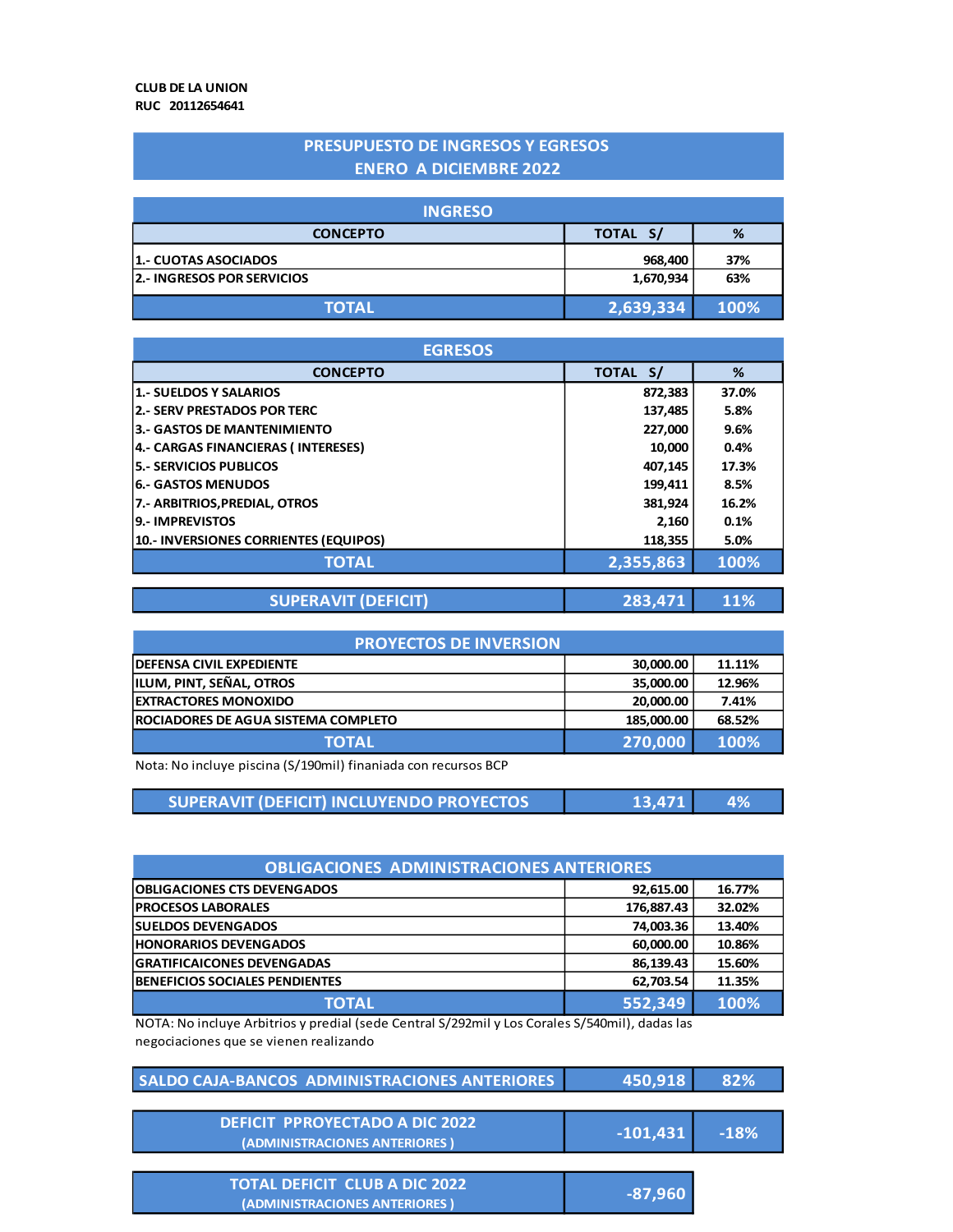# **PROYECTO PRESUPUESTADO INGRESOS DEL 01 DE ENERO AL 31 DE DICIEMBRE 2022**

|                                        | <b>PRESUPUESTO</b> |
|----------------------------------------|--------------------|
| <b>CONCEPTO</b>                        | <b>ANUAL S/</b>    |
|                                        |                    |
| 1.- INGRESOS CUOTAS ASOCIADOS          | 968,400            |
| <b>CUOTAS ORDINARIAS</b>               | 924,000            |
| <b>CUOTA DE INSCRIPCION</b>            | 44,400             |
| <b>2.- INGRESOS POR SERVICIOS</b>      | 1,670,934          |
| <b>SERVICIO ESTACIONAMIENTO</b>        | 417,840            |
| <b>SERVICIO SAUNA</b>                  | 57,912             |
| <b>ALQUILER VARIOS</b>                 | 1,500              |
| <b>RESERVAS SALONES SEDE PRINCIPAL</b> | 100,000            |
| <b>RESERVAS SEDE PLAYA</b>             | 74,490             |
| <b>DERECHOS DE INVITADOS</b>           | 8,460              |
| <b>CREDENCIALES</b>                    | 3,600              |
| <b>TAQUERAS Y ESTAFETAS</b>            | 2,340              |
| <b>BILLARES</b>                        | 3,600              |
| <b>RESERVAS DE CANCHAS</b>             | 14,688             |
| PORCENTAJE DE ALIMENTOS                | 15,000             |
| <b>DUPLICADO TARJETA ESTACIONAMIEN</b> | 1,200              |
| <b>ALQUILER LOCALES SEDE PRINCIPAL</b> | 930,804            |
| <b>ALQUILER LOCALES SEDE PLAYA</b>     | 39,500             |
| <b>TOTAL INGRESOS</b>                  | 2,639,334          |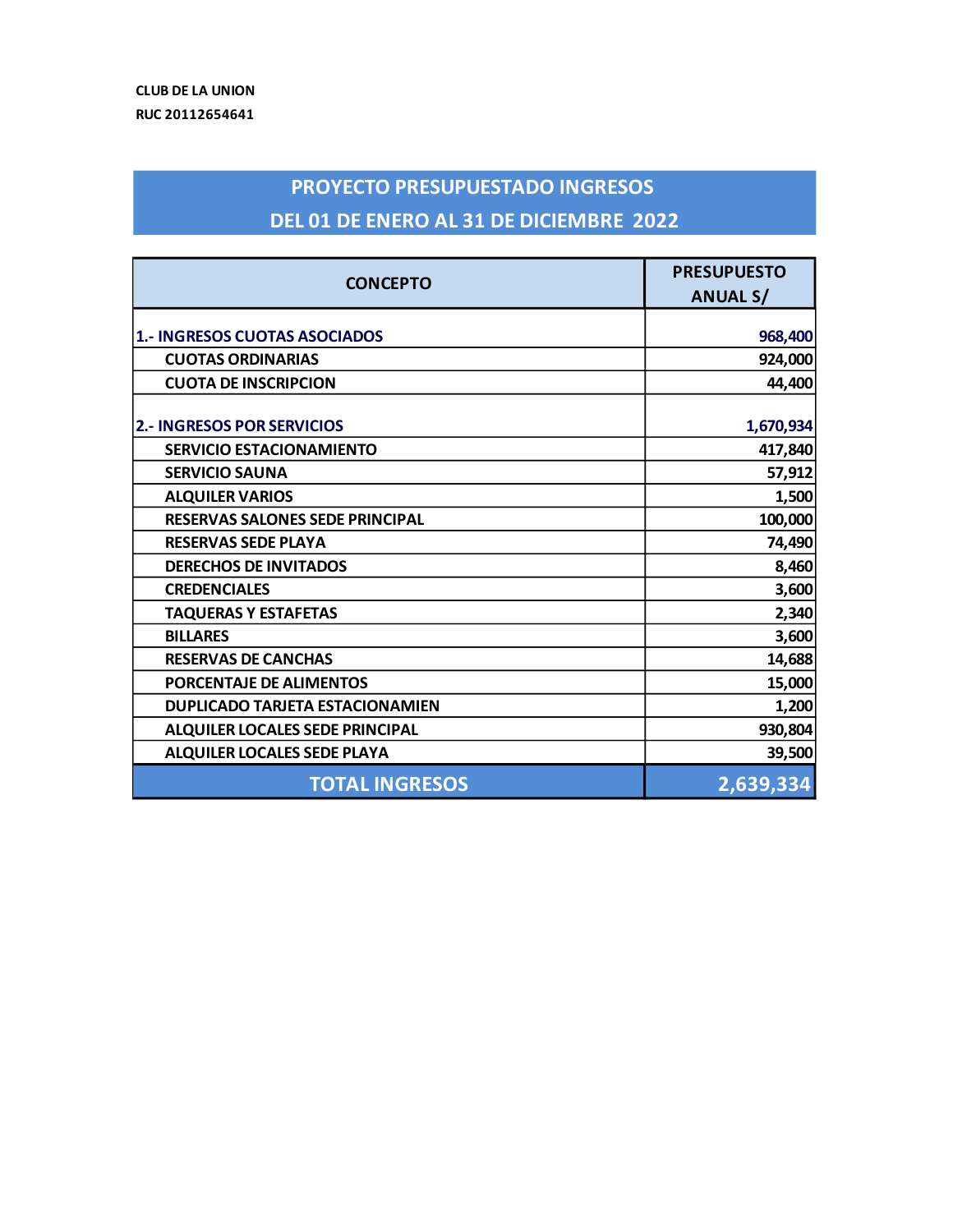## **PROYECTO DE PRESUPUESTO DE EGRESOS CARGA DE PERSONAL**

| <b>CONCEPTO</b>                             | <b>PRESUPUESTO</b><br><b>ANUAL S/</b> |
|---------------------------------------------|---------------------------------------|
| <b>SUELDOS</b>                              | 565,362.60                            |
| <b>GRATIFICACIONES</b>                      | 95,380.76                             |
| <b>VACACIONES</b>                           | 51,942.20                             |
| <b>ASIGNACION FAMILIAR</b>                  | 10,044.00                             |
| <b>REFRIGERIOS</b>                          | 2,496.00                              |
| <b>MOVILIDAD</b>                            | 2,496.00                              |
| <b>HORAS EXTRAS</b>                         | 13,064.40                             |
| AFP 10.23%                                  | 3,402.36                              |
| <b>AFP 3%</b>                               | 1,116.36                              |
| <b>ATENCIONES AL PERSONAL</b>               | 5,550.00                              |
| <b>REGIMEN DE PRESTACIONES DE SALUD</b>     | 58,640.97                             |
| <b>SEGURO DE VIDA</b>                       | 4,482.36                              |
| <b>COMPENSACION POR TIEMPO DE SERVICIOS</b> | 48,405.38                             |
| <b>AGINALDO</b>                             | 10,000.00                             |
| <b>TOTALES</b>                              | 872,383                               |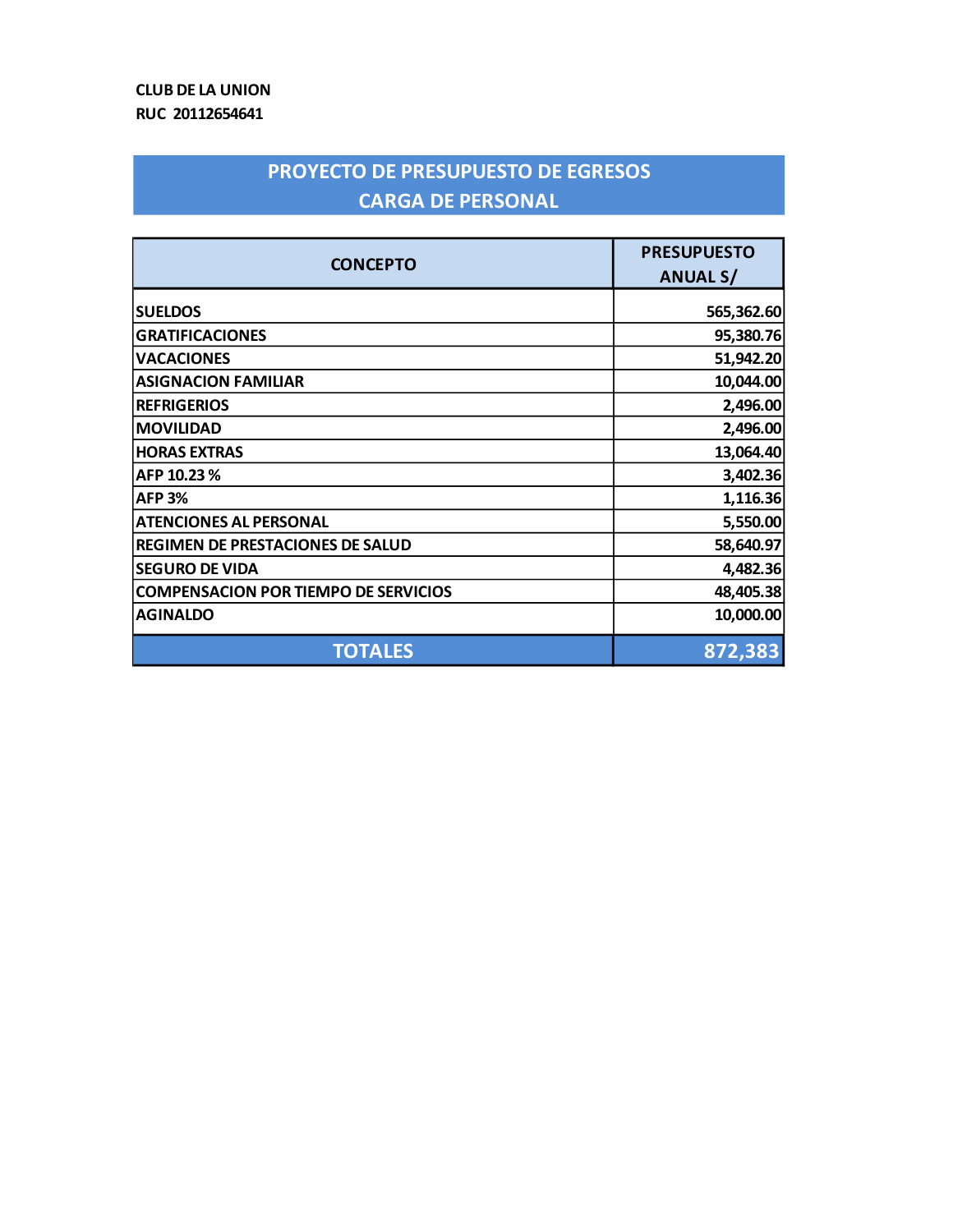| <b>CLUB DE LA UNION</b>                                             |                    |
|---------------------------------------------------------------------|--------------------|
| RUC 20112654641                                                     |                    |
|                                                                     |                    |
| <b>PROYECTO DE PRESUPUESTO DE EGRESOS</b>                           |                    |
| <b>SERVICIO PRESTADO POR TERCERO</b>                                |                    |
|                                                                     |                    |
|                                                                     | <b>PRESUPUESTO</b> |
| <b>CONCEPTO</b>                                                     | <b>ANUAL S/</b>    |
| <b>PASAJES MOVILIDAD</b>                                            | 1,906.00           |
| ASESORIA LEGAL Y TRIBUTARIA                                         | 35,000.00          |
| <b>ASESORIA CONTABLE</b>                                            | 30,000.00          |
| <b>GASTOS LEGALES Y NOTARIALES</b>                                  | 3,600.00           |
| <b>OTROS HONORARIOS</b>                                             | 22,344.00          |
| <b>LAVANDERIA</b>                                                   | 13,200.00          |
| PUBLICIDAD, PUBLICACIONES, RELACIONES INSTITUCIONALES               | 5,500.00           |
| <b>GASTOS BANCARIOS</b><br>(portes, comisiones, ITF, mov. Ventanila | 15,000.00          |
| (sede Los Coales)<br><b>ESTACIONAMIENTO Y PEAJE</b>                 | 500.00             |
| <b>SERVICIOS DE FUMIGACION</b>                                      | 4,224.00           |
| <b>MANTENIMIENTO DE EXTINTORES</b>                                  | 6,211.00           |
| <b>TOTALES</b>                                                      | 137,485            |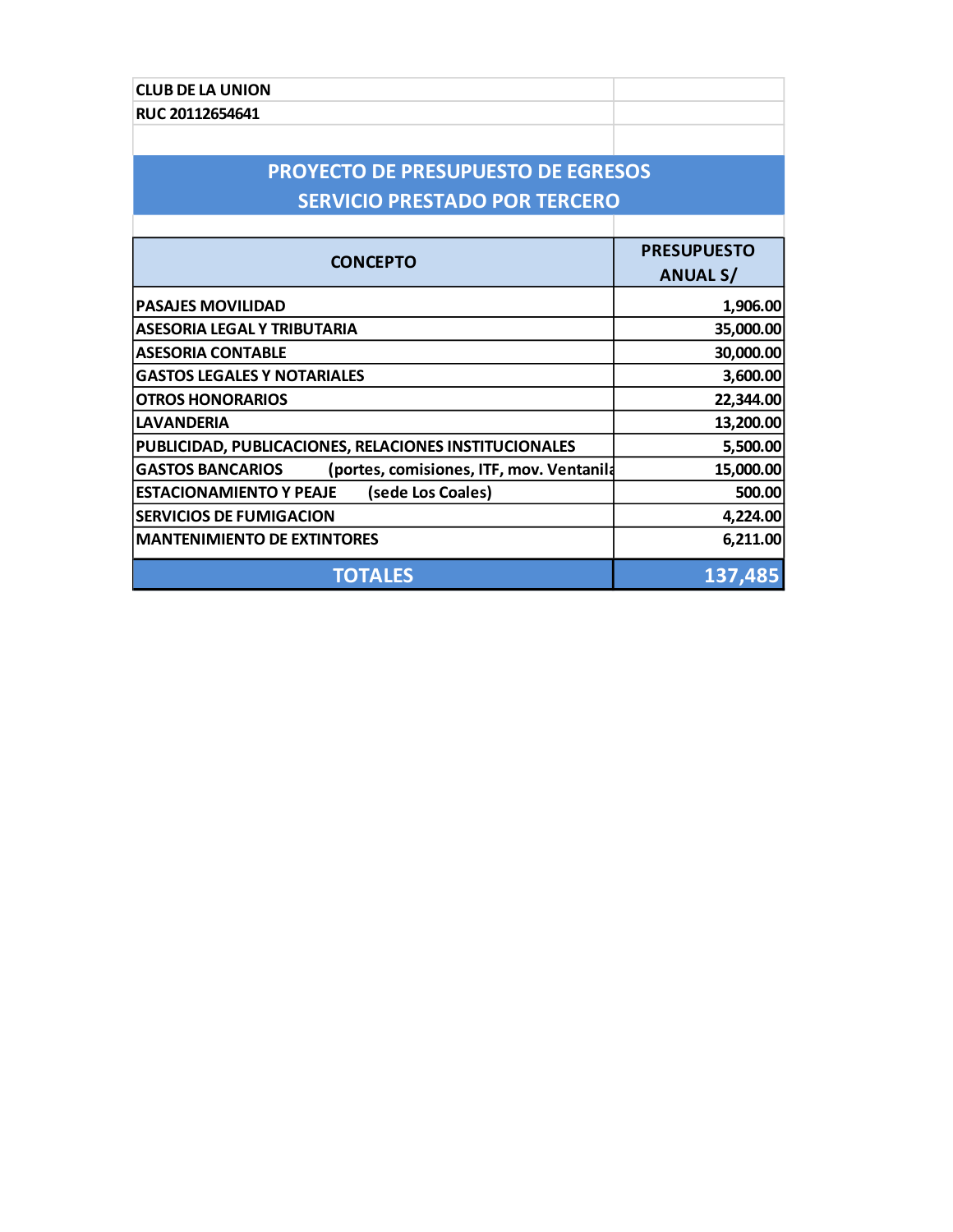### **PROYECTO DE PRESUPUESTO DE EGRESOS CARGA DE MANTENIMIENTO**

|                                    | <b>PRESUPUESTO</b> |
|------------------------------------|--------------------|
| <b>CONCEPTO</b>                    | <b>ANUAL S/</b>    |
| <b>MANTENIMIENTO LOCAL</b>         | 212,000.00         |
| <b>MANTENIMIENTO ACTIVOS FIJOS</b> | 15,000.00          |
| <b>TOTALES</b>                     | 227,000            |

### **PROYECTO DE PRESUPUESTO DE EGRESOS CARGA FINANCIERAS**

| <b>CONCEPTO</b>                                 | <b>PRESUPUESTO</b> |
|-------------------------------------------------|--------------------|
|                                                 | <b>ANUAL S/</b>    |
| GASTOS Y COMISIONES POS (tarjetas de crédito)   | 7,500.00           |
| <b>OTRAS CARGAS FINANCIERAS (intereses CTS)</b> | 2,500.00           |
| <b>TOTALES</b>                                  | 10,000             |

| <b>CLUB DE LA UNION</b>                   |                    |  |
|-------------------------------------------|--------------------|--|
| RUC 20112654641                           |                    |  |
|                                           |                    |  |
| <b>PROYECTO DE PRESUPUESTO DE EGRESOS</b> |                    |  |
| SERVICIO DE AGUA, LUZ, TELEFONO, CABLE    |                    |  |
|                                           |                    |  |
| <b>CONCEPTO</b>                           | <b>PRESUPUESTO</b> |  |
|                                           | <b>ANUAL S/</b>    |  |
| <b>ENERGIA ELECTRICA</b>                  | 226,260            |  |
| <b>GAS</b>                                | 5,760              |  |
| <b>AGUA</b>                               | 137,823            |  |
| <b>TELEFONO, CABLE E INTERNET</b>         | 29,556             |  |
| <b>FACTURACION ELECTRONICA</b>            | 7,746              |  |
| <b>TOTALES</b>                            | 407,145            |  |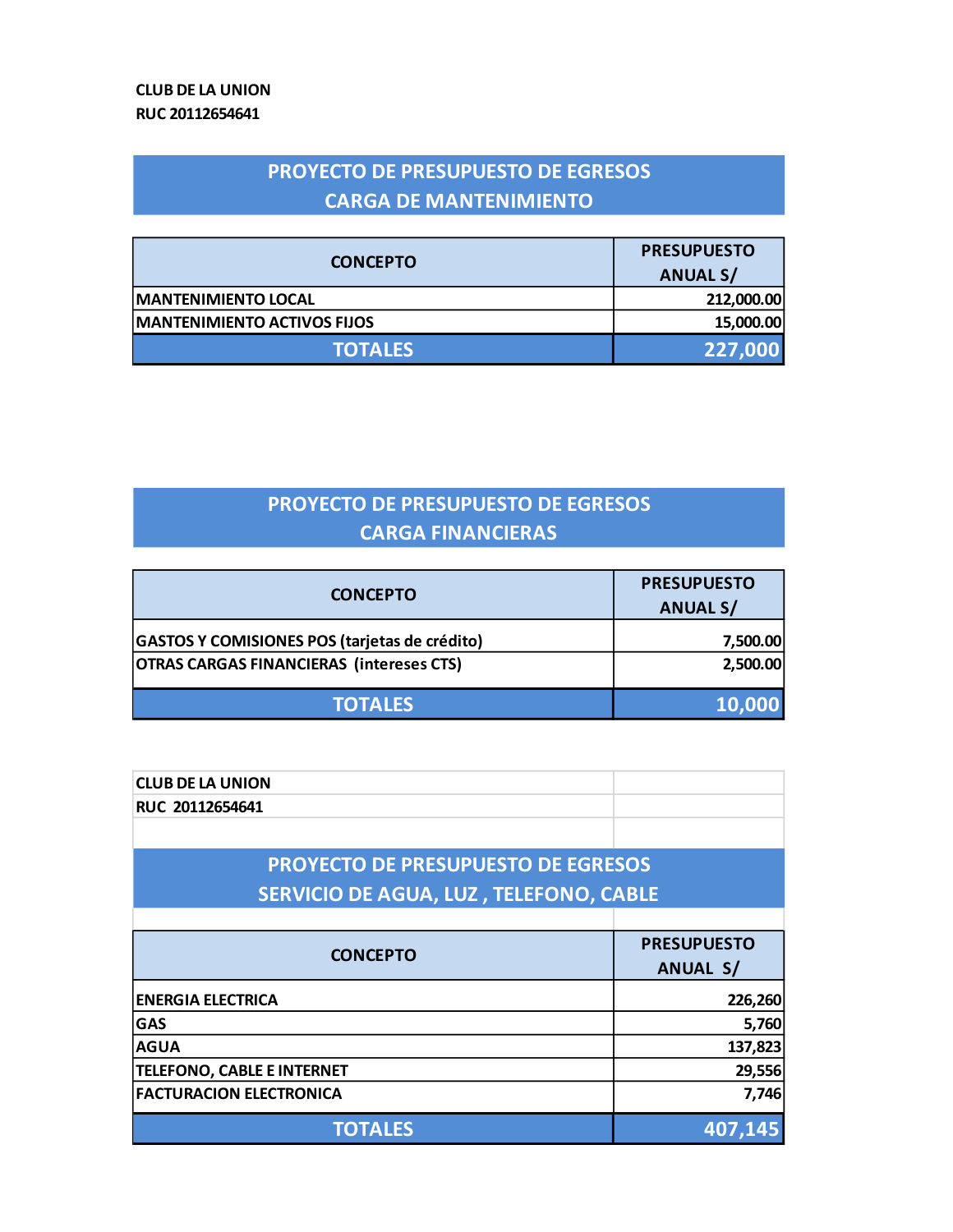#### **CLUB DE LA UNION RUC 20112654641**

#### **PROYECTO DE PRESUPUESTO DE EGRESOS GASTOS MENUDOS**

| <b>CONCEPTO</b>                           | <b>PRESUPUESTO</b> |         |
|-------------------------------------------|--------------------|---------|
|                                           | ANUAL S/           |         |
| <b>SEGURO SOAT</b>                        |                    | 165     |
| <b>DIARIOS Y REVISTAS</b>                 |                    | 3,554   |
| LICENCIAS Y DERECHOS DE VIGENCIA          |                    | 7,160   |
| <b>UTILES DE OFICINA</b>                  |                    | 12,900  |
| <b>MATERIAL DE LIMPIEZA</b>               |                    | 30,000  |
| <b>MATERIAL ELECTRICO</b>                 |                    | 25,000  |
| <b>MATERIAL SANITARIO</b>                 |                    | 17,432  |
| <b>COMBUSTIBLE</b>                        |                    | 4,200   |
| <b>IMPRESOS</b>                           |                    | 18,600  |
| <b>COPIAS Y CARNET</b>                    |                    | 5,368   |
| <b>MATERIAL FERRETERO</b>                 |                    | 9,600   |
| <b>ARTICULOS DE FARMACIA</b>              |                    | 720     |
| <b>INSUMOS PARA EL SAUNA</b>              |                    | 9,072   |
| <b>ATENCIONES A SOCIOS</b>                |                    | 4,800   |
| <b>ARREGLOS FLORALES</b>                  |                    | 3,840   |
| <b>SANCIONES ADMINISTRATIVAS (MULTAS)</b> |                    | 25,000  |
| <b>OTROS VARIOS *</b>                     |                    | 22,000  |
| <b>TOTALES</b>                            |                    | 199,411 |

**\* Agasajo ía de la madre, fiestas patrias, aniversario, etc**

**CLUB DE LA UNION RUC 20112654641**

#### **PRESUPUESTO DE EGRESOS 2022 IMPUESTO PREDIAL Y ARBITRIOS**

| <b>CONCEPTO</b>                        | <b>PRESUPUESTO</b><br>ANUAL S/ |
|----------------------------------------|--------------------------------|
| <b>ARBITRIOS SEDE CENTRAL</b>          | 186,804                        |
| <b>IMPUESTO PREDIAL SEDE PRINCIPAL</b> | 29,638                         |
| <b>IMPUESTO PREDIAL SEDE PLAYA</b>     | 159,752                        |
| <b>ARBITRIOS SEDE PLAYA</b>            | 5,731                          |
| <b>TOTALES</b>                         | 381,924                        |